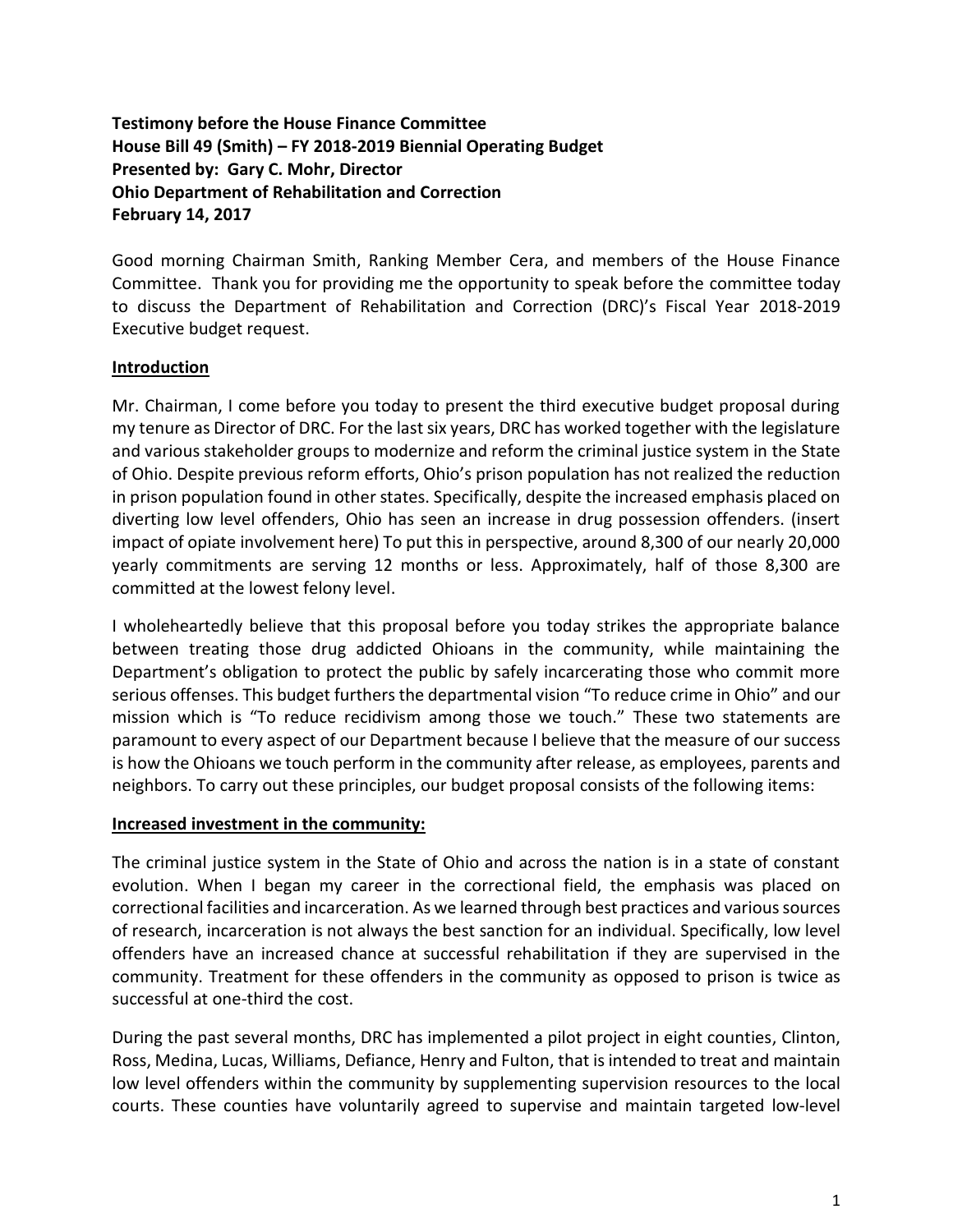felony offenders locally and not send them to prison. Excluded from the targeted population are sex offenses, offenses of violence or mandatory offenses. As part of this agreement, DRC provides these counties with additional resources to fund a variety of supervision services within the community. The participating counties have embraced this pilot and have implemented a diverse range of programs, from hiring a medical director to assist the court in selecting drug treatment options, to funding a detox center in a vacant wing of a county jail. The response of the pilot counties underscores the idea that local communities are better situated to identify the needs of their citizens who are struggling with addiction. These resources allow for the counties to address these needs while maintaining public safety.

This budget proposes a substantial expansion of this pilot program throughout the state. During the first year of the biennium, dollars are available for counties to voluntarily participate in this program. We have already received requests from several counties who are interested in participating, so we expect to increase the participating sites rather quickly. In the second year fifth-degree felons except for those that commit sex offenses, offenses of violence, mandatory offenses and those with a prior felony sex or violent offense will no longer be prison eligible. These targeted offenders will therefore be supervised and treated completely in the community and will avoid the lifetime collateral consequences associated with a prison commitment.

We recognize that this is a significant reform and we are prepared to fully support our community partners with unprecedented financial support. We will provide an additional \$19 million in the first year of the biennium and an additional \$39 million in the second year of the biennium to cement this partnership. By the end of this biennium, the Kasich administration will have increased community resources by \$100.3 million, a 71% increase over Fiscal Year 2011 levels.

The additional support for community grants will fund diversion programs, that are anticipated to reduce the prison population gradually over time. While it's too early to determine exact savings, when considering only the costs of daily food service, drugs and supplies, the department would realize \$20.0 million saved over the biennium. It is critical that we not modify this diversion program introduced with our proposal. Not only does it directly impact our budget in its first year, most importantly, these individuals will be diverted from the state prison system and will avoid facing a lifetime of collateral consequences. I firmly believe that it is a prudent policy to invest in people instead of brick and mortar resources and this budget proposal wholeheartedly supports that view.

#### **Improving correctional education outcomes:**

It is well documented that educational attainment is directly correlated to recidivism reduction. In fact, we know if an inmate completes a GED or high school equivalency they are significantly less likely to recidivate. DRC currently provides earned credit programs where an inmate's sentence is reduced for completing certain approved programs, such as vocational training, employment in prison industries and substance abuse treatment. This budget expands upon the existing educational earned credit program. It proposes that inmates who successfully enroll in and complete a GED program within a facility, will be eligible to have an additional 90 days credited toward their sentences. It is important to note that this proposal is not expanding the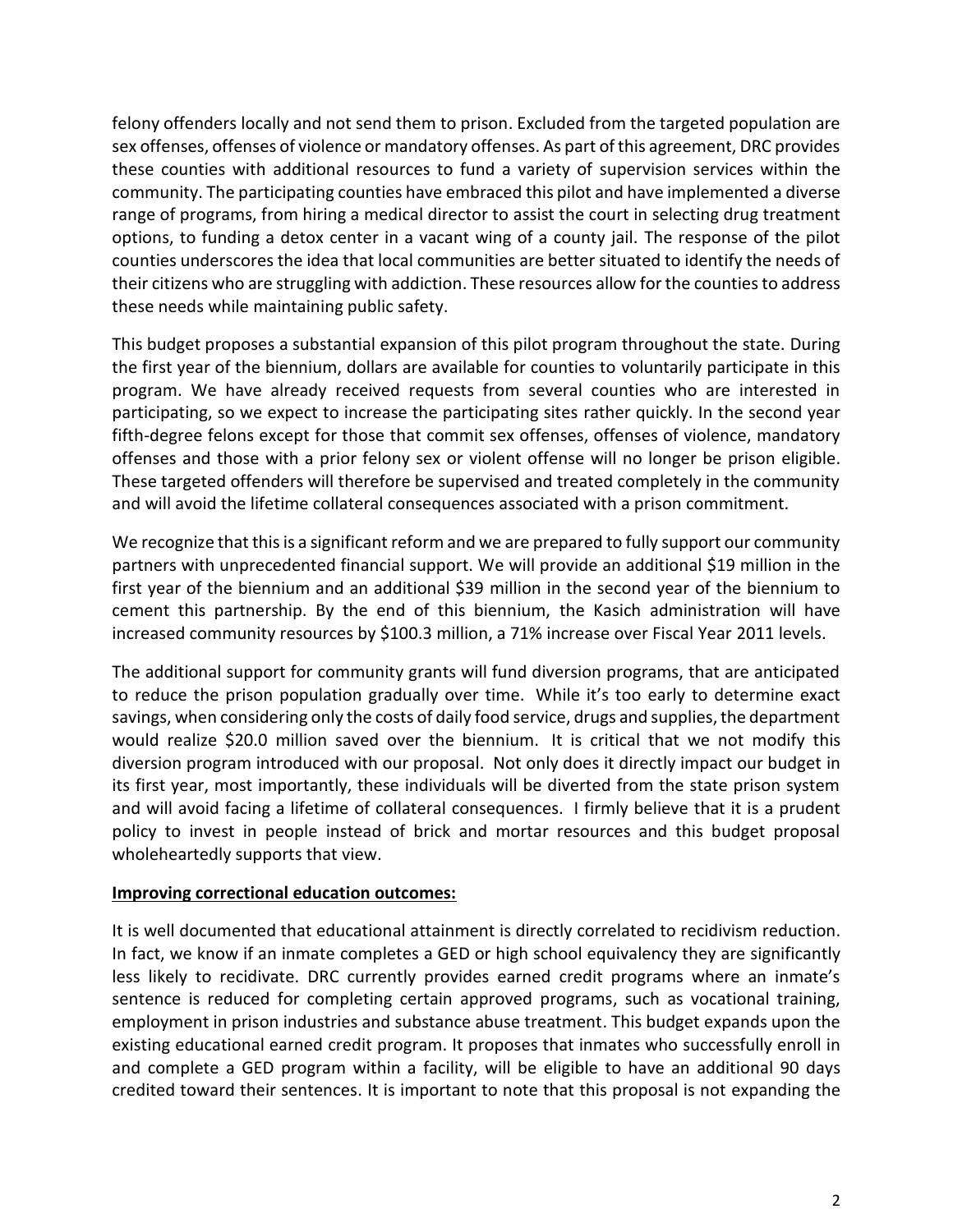current eligibility for earned credit programs, but rather encourages an inmate to complete a GED program.

Last fiscal year, DRC granted over 900 GED's to inmates in our facilities. I am proud of the work we have accomplished to improve the lives of those inmates but I believe that we can do better. I am increasing the emphasis on GED obtainment within the walls of our prisons during this biennium and I believe that this language is necessary to accomplish that goal. The inmates eligible for this proposal will eventually return to the community. We would be doing a disservice to not only those inmates, but also to the citizens of the State of Ohio if we did not attempt to improve the inmates' quality of life through attainment of a GED.

## **Facility Initiatives:**

Although some offenders are better served in a community setting, we realize that DRC is responsible for housing some of Ohio's most violent offenders. To this end, we have implemented the following initiatives to not only protect our staff from violence, but also reduce the chance that these offenders will harm our fellow Ohioans upon their release back into the community.

Violent behavior initiatives - Ohio has continued to address violence in prisons, particularly in its higher security institutions where incidents of violence have increased over the last five years. We have found success through investing in staff who provide mental health services to Severely Mentally ill (SMI) inmates who have a history of disruptive and violent behavior. These inmates are housed in Security Adjustment Units (SAU). This budget continues to support that initiative by creating three additional SAU's.

Targeted reentry efforts towards higher security inmates- Last year, approximately 3,000 high security inmates were released directly to the community. While our reintegration units for lower security inmates have become a national model, a systemic transitional approach is warranted for inmates in high security. Due to their security status, these inmates have had limited prosocial interactions inside facilities. Ohio has developed the concept of reintegration units where these inmates can be productively occupied for 8-10 hours-per-day. These activities may include working on community service projects both inside the facility and in the community to incentivize positive behavior. This has given many inmates a sense of hope along with improved preparation for jobs, reunification with family and pro-social skills.

Female Offenders- The number of women incarcerated in Ohio has increased 11% since 2012, which is significantly higher than their male counterparts. This increase is exacerbated by the opioid epidemic. In 2016, 73% of all female commitments were assessed as having a recovery services level need of moderate or severe, while females were nearly twice as likely as men to be committed for drug possession as their most serious conviction offense. In addition, we recognize that several factors differentiate female offenders from their male counterparts. Women are less violent and have higher rates of mental illness and addiction. Female offenders' needs are more effectively and economically addressed in a community setting than prison. The unique characteristics of this population emphasizes the need for increased resources for community supervision and treatment, which we have made a priority in this budget proposal.